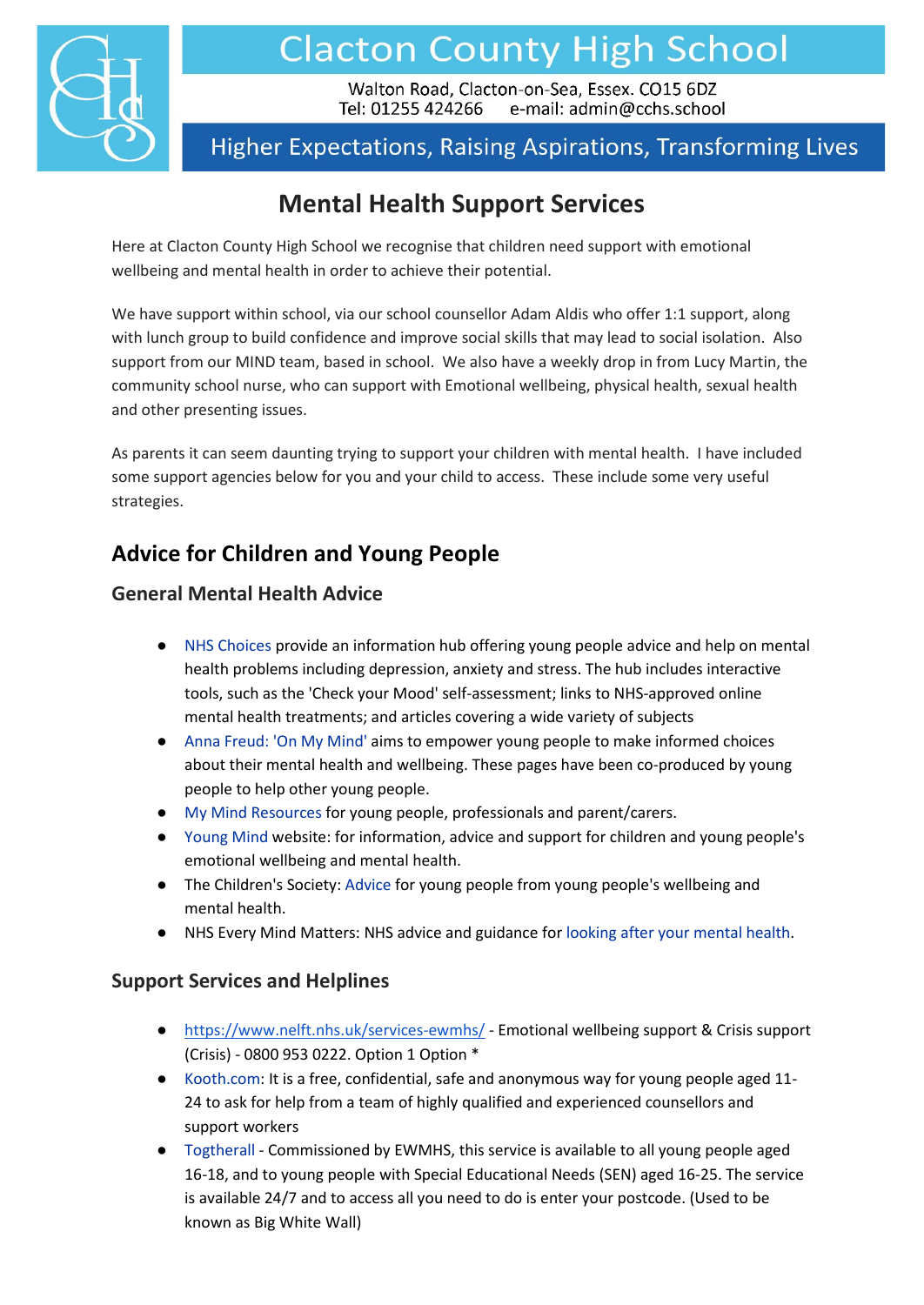- NHS: Recommende[d Mental Health helplines](https://www.nhs.uk/mental-health/nhs-voluntary-charity-services/charity-and-voluntary-services/get-help-from-mental-health-helplines/)
- [Find Your Spark](http://www.essexlocaloffer.org.uk/listing/find-your-spark/) Positive Psychology Coaching, Career Coaching and Work experience 11- 25 year olds who are at risk of developing mental health problems or who have ASD needs as well as their parents and professionals working with these young people.
- [NSPCC:](https://www.nspcc.org.uk/keeping-children-safe/childrens-mental-health/) Support if you are worried about your own or someone else's emotional wellbeing, mental health and/or safety, including a helpline
- [Childline:](https://www.childline.org.uk/info-advice/your-feelings/mental-health/) Support if you are worried about your own or someone else's emotional wellbeing, mental health and/or safety, including a helpline. Papyrus: [HopeLine](https://www.papyrus-uk.org/hopelineuk/) if you are having thoughts of suicide or are concerned for a young person who might be you can contact HOPELINEUK for confidential support and practical advice.
- Anna Freud: The AFC [Crisis Messenger text service](https://www.annafreud.org/on-my-mind/afc-crisis-messenger/) provides free, 24/7 crisis support for young people across the UK. If you are experiencing a mental health crisis and need support, you can text AFC to 85258.

#### **Support for Presenting Needs**

- [Papyrus Prevention of Youth Suicide:](https://www.papyrus-uk.org/) We provide confidential support and advice to young people struggling with thoughts of suicide, and anyone worried about a young person through our helpline, HOPELINEUK.
- Childline: Advice about [Healthy and Unhealthy Relationships](https://www.childline.org.uk/info-advice/friends-relationships-sex/sex-relationships/healthy-unhealthy-relationships/) for young people.
- [Young Minds:](https://www.youngminds.org.uk/) Advice and guidance about eating problems.
- Rethink Mental Illness[: Drugs, alcohol and mental health.](https://www.rethink.org/advice-and-information/about-mental-illness/learn-more-about-conditions/drugs-alcohol-and-mental-health/)
- Frank: Honest information about [drugs,](https://www.talktofrank.com/) including a free confidential helpline.

### **Advice for Families**

#### **General Mental Health Advice**

- Every Mind Matters: [Looking after a child or young person's mental health](https://www.nhs.uk/oneyou/every-mind-matters/childrens-mental-health/?WT.tsrc=search&WT.mc_id=EMMParentsSearch&gclid=EAIaIQobChMI5saUy4L17AIVCIBQBh0wUQrJEAAYASAAEgJ68PD_BwE)
- NHS: [Worried about your teenager](https://www.nhs.uk/conditions/stress-anxiety-depression/worried-about-your-teenager/)
- NSPCC: [Child Mental Health](https://learning.nspcc.org.uk/child-health-development/child-mental-health) exploring who's at risk, recognising, responding, understanding, taking action, getting support and offers legislation and guidance information
- Anna Freud Centre[: Parents and Carers](https://www.annafreud.org/parents-and-carers/) pages an[d leaflet](https://www.annafreud.org/media/7228/tmh-parent-leaflet-final-all-approved-laid-out-for-web.pdf) of tips for talking for parents and carers
- [MindEd:](https://www.minded.org.uk/) A free educational resource on children and young people's mental health for all adults
- Place2Be [Parenting Smart:](https://eur02.safelinks.protection.outlook.com/?url=https://parentingsmart.place2be.org.uk/&data=04%7c01%7c%7c6897ca1b9f6e4baf42dd08d9d6b451ab%7ca8b4324f155c4215a0f17ed8cc9a992f%7c0%7c0%7c637776894001206333%7cUnknown%7cTWFpbGZsb3d8eyJWIjoiMC4wLjAwMDAiLCJQIjoiV2luMzIiLCJBTiI6Ik1haWwiLCJXVCI6Mn0%3D%7c3000&sdata=yDNXOng9md57KSwfQfj5JiSU6GD0HXxYgSO9Q1sGo8w%3D&reserved=0) mental health advice for parents
- Mentally Healthy Schools [Advice for parents and carers:](https://eur02.safelinks.protection.outlook.com/?url=https://mentallyhealthyschools.org.uk/resources/advice-for-parents-and-carers-talking-mental-health-with-young-people-at-secondary-school/&data=04%7c01%7c%7c6897ca1b9f6e4baf42dd08d9d6b451ab%7ca8b4324f155c4215a0f17ed8cc9a992f%7c0%7c0%7c637776894001362548%7cUnknown%7cTWFpbGZsb3d8eyJWIjoiMC4wLjAwMDAiLCJQIjoiV2luMzIiLCJBTiI6Ik1haWwiLCJXVCI6Mn0%3D%7c3000&sdata=fpO0GYTA4m7d00VTJLvHNh/SOit%2BSnJXT5vLK%2BSj3KA%3D&reserved=0) talking mental health with young people at secondary school
- Mentally Healthy Schools [Advice for parents and carers:](https://eur02.safelinks.protection.outlook.com/?url=https://www.annafreud.org/schools-and-colleges/resources/advice-for-parents-and-carers-talking-mental-health-with-young-people-at-primary-school/&data=04%7c01%7c%7c6897ca1b9f6e4baf42dd08d9d6b451ab%7ca8b4324f155c4215a0f17ed8cc9a992f%7c0%7c0%7c637776894001362548%7cUnknown%7cTWFpbGZsb3d8eyJWIjoiMC4wLjAwMDAiLCJQIjoiV2luMzIiLCJBTiI6Ik1haWwiLCJXVCI6Mn0%3D%7c3000&sdata=uIhnxddV6mEKEHT8dF%2BnN9nE1ZXUqjw8OtHXMV4zYDI%3D&reserved=0) talking mental health with young people at primary school